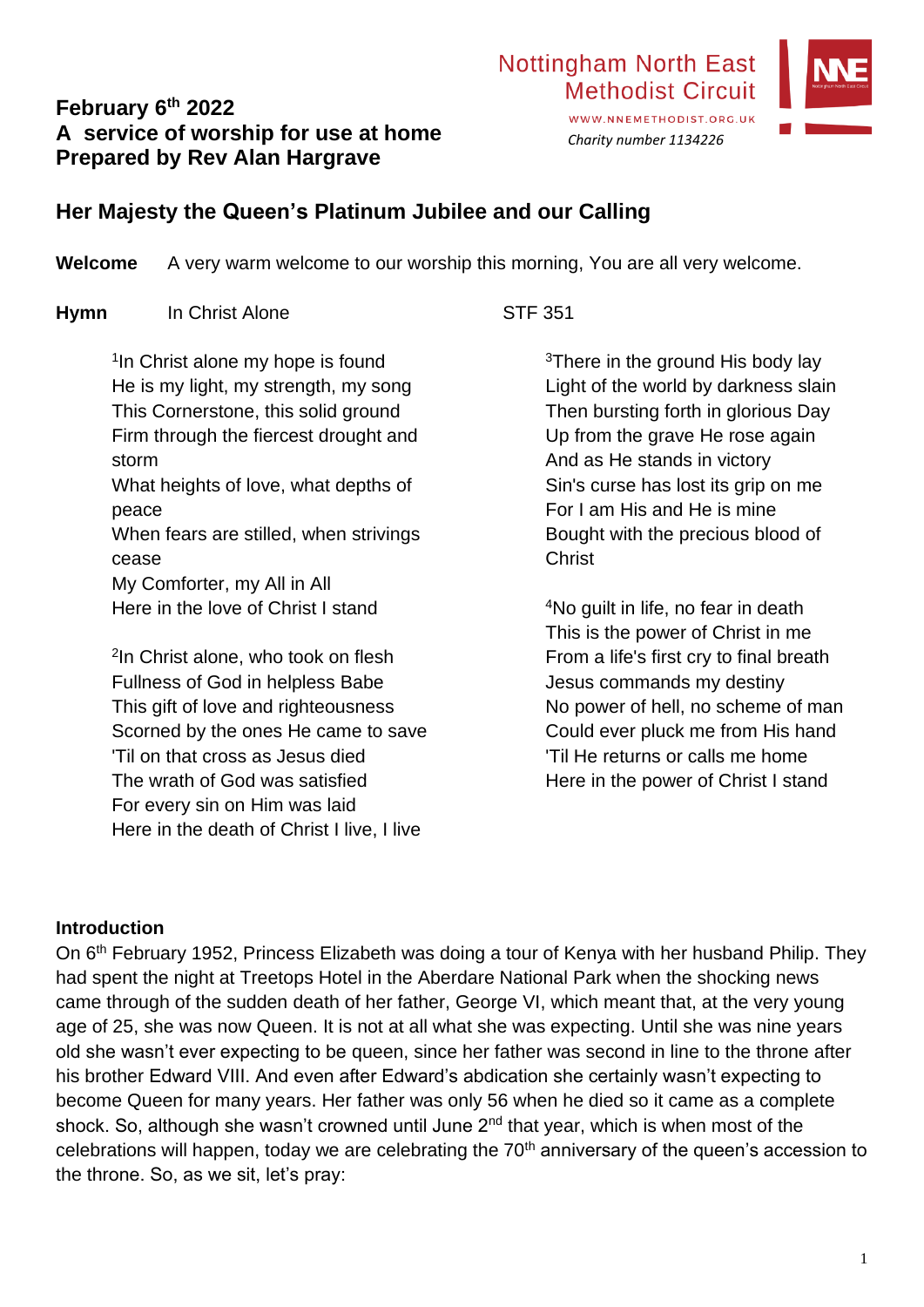### **Prayer of thanksgiving for the Queen**

Gracious God, giver of all good gifts, we praise you for the incredible 70-year reign of Elizabeth, our Queen. We thank you for her sense of duty and commitment to her people; for her loyalty, dignity, faith and sheer hard-work, even well into her 90's, when most of us, if we are still alive, will have our feet up and be letting others do the work. We thank you for her and pray that we might learn from her example. We ask this in the name of Jesus, our Saviour and King. **Amen**.

# **Hymn** Be Thou My Vision STF 545

<sup>1</sup>Be Thou my Vision, O Lord of my heart; Naught be all else to me, save that Thou art Thou my best Thought, by day or by night, Waking or sleeping, Thy presence my light.

<sup>2</sup>Be Thou my Wisdom, and Thou my true Word;

I ever with Thee and Thou with me, Lord; Thou my great Father, I Thy true son; Thou in me dwelling, and I with Thee one.

<sup>3</sup>Be Thou my battle Shield, Sword for the fight;

Be Thou my Dignity, Thou my Delight; Thou my soul's Shelter, Thou my high Tower: Raise Thou me heavenward, O Power of my power.

<sup>4</sup>Riches I heed not, nor man's empty praise, Thou mine Inheritance, now and always: Thou and Thou only, first in my heart, High King of Heaven, my Treasure Thou art.

<sup>5</sup>High King of Heaven, my victory won, May I reach Heaven's joys, O bright Heaven's Sun!

Heart of my own heart, whatever befall, Still be my Vision, O Ruler of all.

### **Reading** Isaiah 6:1-13

In the year that King Uzziah died, I saw the Lord, high and lifted up, seated on a throne; and the train of his robe filled the temple. **<sup>2</sup>** Above him were seraphim, each with six wings: with two wings they covered their faces, with two they covered their feet, and with two they were flying. **<sup>3</sup>** And they were calling to one another:

'Holy, holy, holy is the LORD Almighty; the whole earth is full of his glory.'

**<sup>4</sup>** At the sound of their voices the doorposts and thresholds shook and the temple was filled with smoke. **<sup>5</sup>** 'Woe is me!' I cried. 'I am ruined! For I am a man of unclean lips, and I live among a people of unclean lips, and my eyes have seen the King, the LORD Almighty.'

**<sup>6</sup>** Then one of the seraphim flew to me with a live coal in his hand, which he had taken with tongs from the altar. **<sup>7</sup>** With it he touched my mouth and said, 'See, this has touched your lips; your guilt is taken away and your sin atoned for.'

**<sup>8</sup>** Then I heard the voice of the Lord saying, 'Whom shall I send? And who will go for us?' And I said, 'Here am I. Send me!'

**<sup>9</sup>** He said, 'Go and tell this people: "Be forever hearing, but never understanding; be forever seeing, but never perceiving.**<sup>10</sup>** Make the heart of this people hard;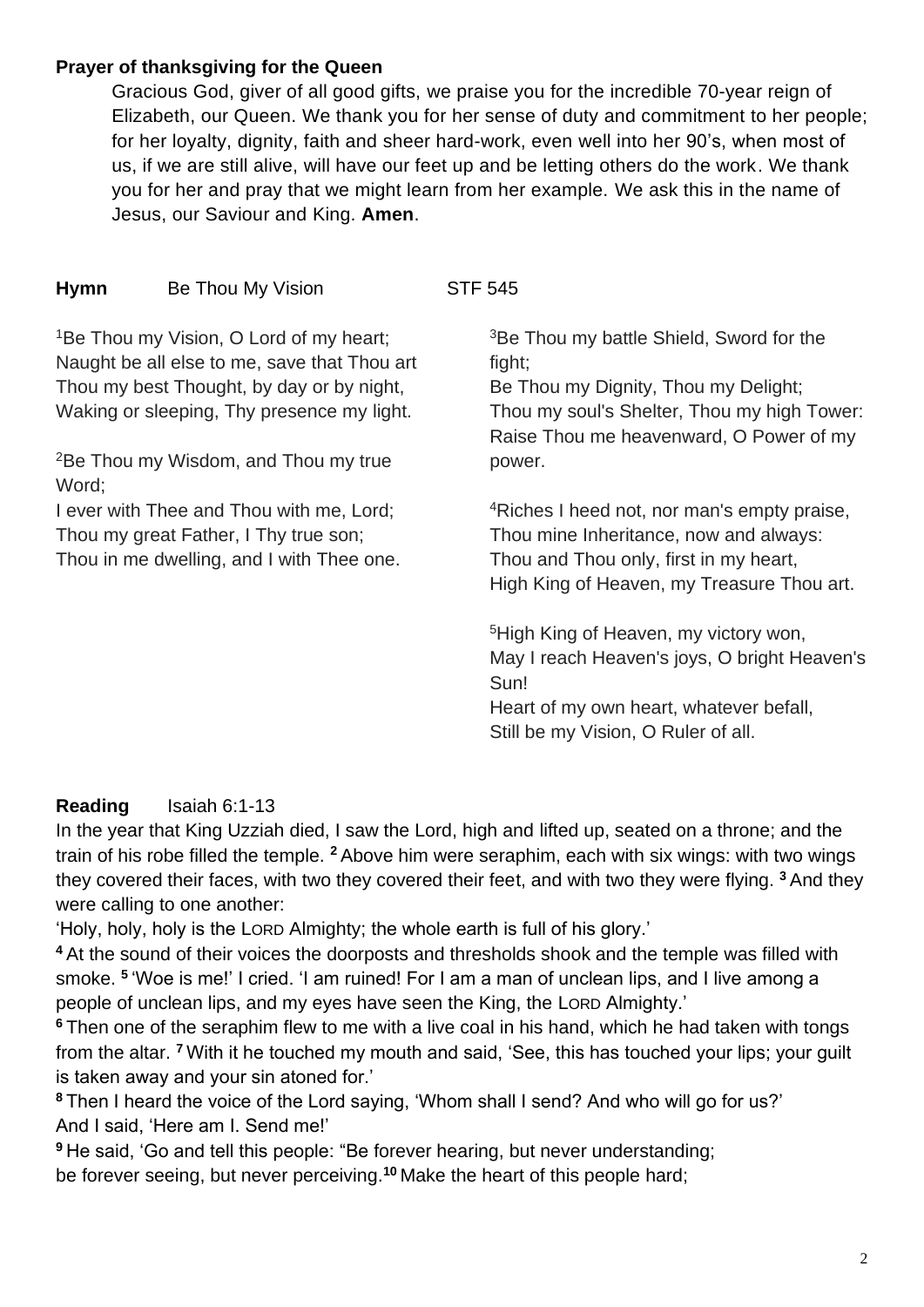make their ears dull and close their eyes. Otherwise they might see with their eyes, hear with their ears, understand with their hearts, and turn and be healed."' **<sup>11</sup>** Then I said, 'For how long, O Lord?' And he answered: 'Until the cities lie ruined and without inhabitant, until the houses are left deserted and the fields ruined and ravaged, **<sup>12</sup>** until the LORD has sent everyone far away and the land is utterly forsaken.**<sup>13</sup>** And though a tenth remains in the land, it will again be laid waste. But as the terebinth and oak leave stumps when they are cut down, so

the holy seed will be the stump in the land.'

## **A Question**

On her 21<sup>st</sup> Birthday in April 1947 Princess Elizabeth (as she then was) said:

'I declare before you all that my whole life, whether it be long or short, shall be devoted to your service...... But I shall not have strength to carry out this resolution alone unless you join in it with me, as I now invite you to do. I know that your support will be unfailingly given. God help me to make good my vow, and God bless all of you who are willing to share in it.'

Well, today she has reached exactly 70 years of service as our Queen. So, let me ask you: What are the qualities that you really admire in her? (Take some time to think about this.)

However, calling is not a straightforward thing, is it? Which is why we read not just the 1<sup>st</sup> eight verses of Isaiah 6, but the whole chapter. It all sounds great up to the point where Isaiah says: 'Here am I. Send me.' Tough - but inspiring. 'Yes! Bring it on. I'm up for it.'

But then God tells him what is *actually* going to happen. And what is going to happen is disaster and appalling tragedy. It will not turn out at all as Isaiah might have hoped when he had that amazing vision of God and that wonderful sense of God's call. Isaiah will speak and people will listen. But they won't understand. They wont be receptive to God's word. And as a result there will be an invasion, and crushing defeat, and slaughter, and exile, and slavery in a far distant land, for many years to come.

Our Queen has always felt intensely that she is called of God, called to serve God as our monarch. Yet she has been our head of state through turbulent times – in the life of nation and commonwealth, but also in her personal, family life. You don't need me to remind you about Princess Margaret, Princess Diana, Prince Harry or Prince Andrew, to name but four.

And you don't need me to tell you, those of you who have known God's call, that being called to follow is far from plain sailing. There are joys, ,delights, wonderful moments, amazing blessings, mountain-top experiences. But there is also pain, struggle, disappointment, loss, anguish, doubt, discouragement - to name but a few of the trials that confront us. It's no wonder Jesus tells us we need to **take up our cross** to follow him. The way of the cross is hard and costly. It offers life and love and hope and blessing and salvation. But it costs nothing less than pain, anguish, defeat and death.

And it is in the midst of all this that God meets us in his only son, Jesus Christ, who came to earth, to live our life, to walk in our shoes, to face abuse, discrimination, rejection, lies, injustice, torture and a painful, lingering, agonizing death. Whatever we face in our calling, Christ has gone through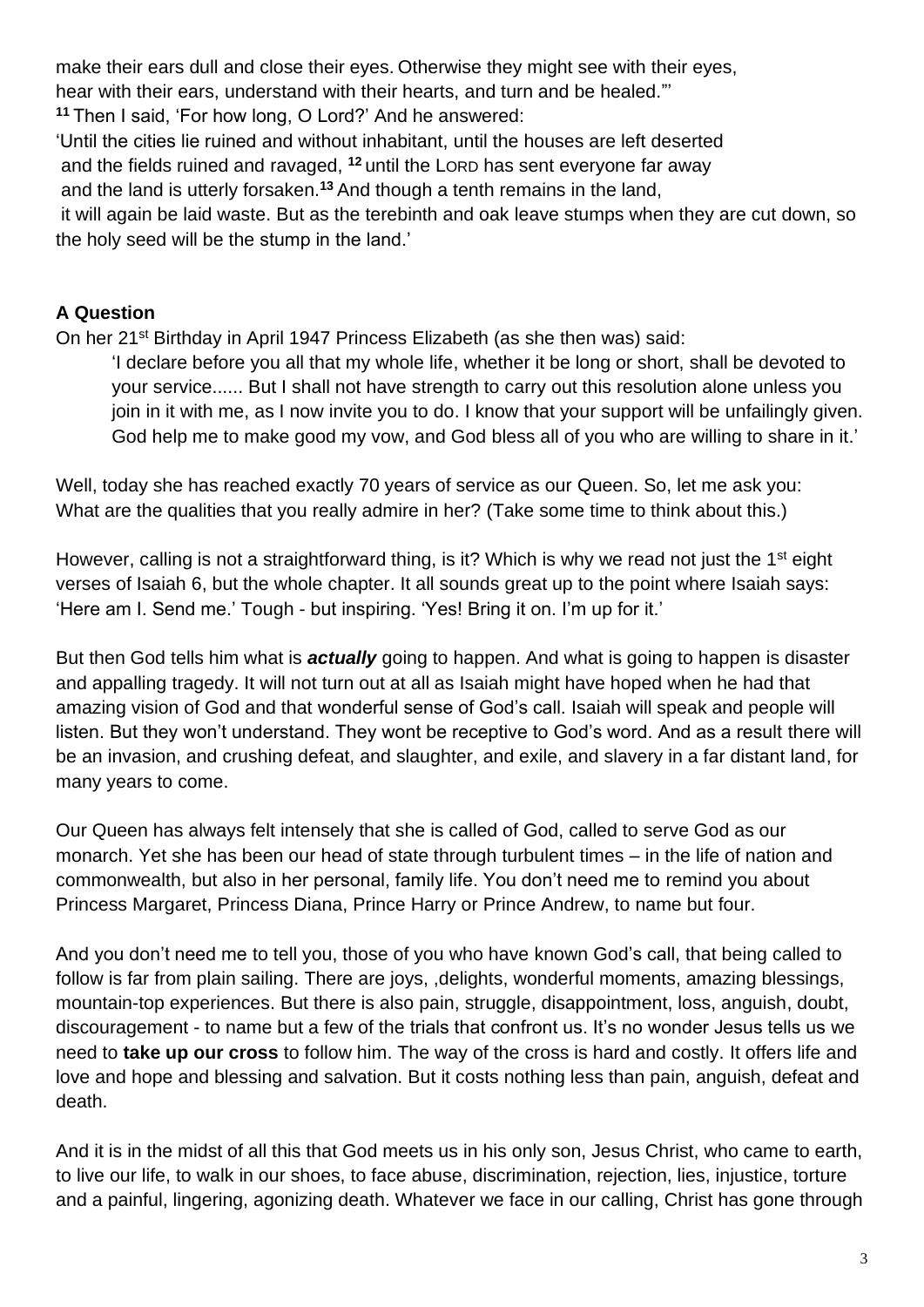before us. And Christ is with us in it, alongside us, now. He has heard our cry, heard our pain, and he is with us through it all, as our next hymn proclaims:

**Hymn** I the Lord of Sea and Sky STF 663 I, the Lord of sea and sky, I have heard My people cry. All who dwell in dark and sin, My hand will save. I who made the stars of night, I will make their darkness bright. Who will bear My light to them? Whom shall I send?

> Here I am Lord, Is it I Lord? I have heard You calling in the night. I will go Lord, if You lead me.I will hold Your people in my heart

I, the Lord of snow and rain,I have born my peoples pain. I have wept for love of them, They turn away. I will break their hearts of stone, Give them hearts for love alone. I will speak My word to them, Whom shall I send?

> Here I am Lord, Is it I Lord? I have heard You calling in the night. I will go Lord, if You lead me. I will hold Your people in my heart.

I, the Lord of wind and flame, I will tend the poor and lame. I will set a feast for them, My hand will save Finest bread I will provide, Till their hearts be satisfied. I will give My life to them, Whom shall I send?

> Here I am Lord, Is it I Lord? I have heard You calling in the night. I will go Lord, if You lead me. I will hold Your people in my heart

# **Reading** Luke 5:1-11

One day as Jesus was standing by the Sea of Galilee, the people were crowding round him and listening to the word of God. **<sup>2</sup>** He saw at the water's edge two boats, left there by the fishermen, who were washing their nets. **<sup>3</sup>** He got into one of the boats, the one belonging to Simon, and asked him to put out a little from the shore. Then he sat down and taught the people from the boat. **<sup>4</sup>** When he had finished speaking, he said to Simon, 'Put out into deep water, and let down the nets for a catch.'

**<sup>5</sup>** Simon answered, 'Master, we've worked hard all night and haven't caught a thing. But because you say so, I will let down the nets.'

**<sup>6</sup>** When they had done so, they caught such a huge number of fish that their nets began to break. **<sup>7</sup>** So they signalled to their partners in the other boat to come and help them, and they came and filled both boats so full that they began to sink.

**<sup>8</sup>** When Simon Peter saw this, he fell at Jesus' feet and said, 'Go away from me, Lord, for I am a sinful man!' **<sup>9</sup>** For he and all his companions were astonished at the catch of fish they had taken, **<sup>10</sup>** and so were James and John, the sons of Zebedee, Simon's partners.

Then Jesus said to Simon, 'Don't be afraid; from now on you will fish for people.'

**<sup>11</sup>** So they pulled their boats up on shore, left everything and followed him.

Thanks be to God for his Holy Word.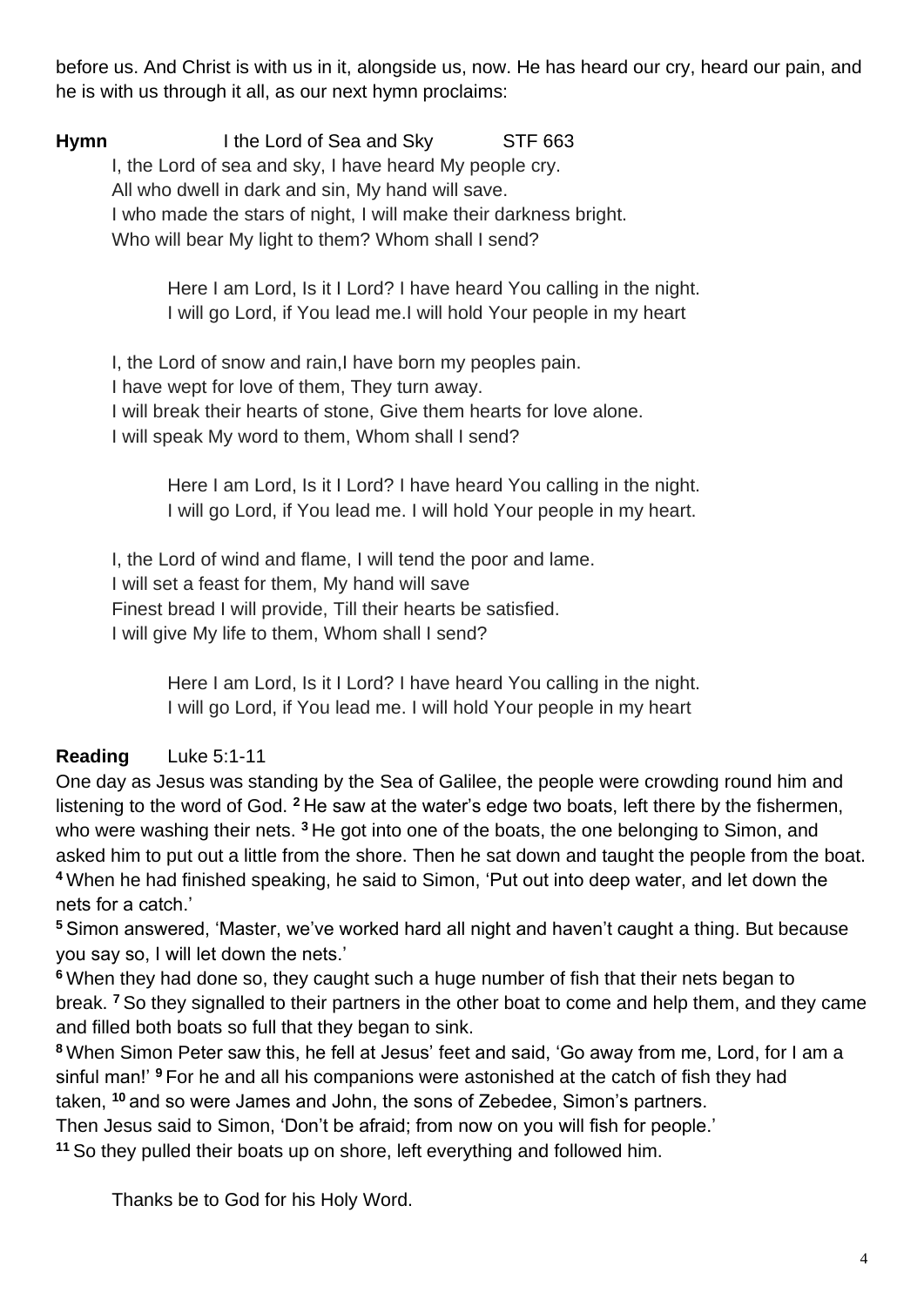## **Sermon**

God's call is often a surprise – as it was for Elizabeth our Queen. As a child she grew up not expecting to be Queen at all. And later, as a young woman, not expecting to be Queen for many years. But fate took a different turn and the rest, as they say, is history.

I wonder if you have felt the God of Surprises calling you? I certainly have. In 1972 a member of our church in Birmingham went to work in Argentina and my wife and I, who were students at the time, were asked if we'd start a small group to support her. So, wanting to be better informed, we went to a conference run by the South American Mission Society at Scargill House in the Yorkshire Dales. And it was there, to our utter surprise, that we felt God saying to us, 'Yes, *YOU* need to up sticks and go to Argentina, as well!' So, a few years later, we did, with me working as an engineer on a big development project among indigenous people in the hot scrubland of the Northern Argentine Chaco.

But God hadn't finished his handbook of surprises. And so it was that Dalmira Robles, the wife of our church minister, came banging on our door at 2.30pm, the hottest part of the day at over 40 degrees C, when everyone was having a siesta. I got up from our bed and answered the door. She stood there, sweat pouring down her face and said: 'Alan, what you're doing is great, but the Lord is calling you to be **ordained**!' And with that she turned round and went home, without another word. That was in 1978. We used to sing a hymn in church, which I've never found an English version of. It goes:

'Tengo que gritar, tengo que andar. Ay de me si no lo hago. Como escapar de ti, como no hablar, si tu voz me quema adentro?'

It is from Jeremiah chapter 20, where Jeremiah is complaining that God has tricked him into being a prophet and that all he ever gets is abuse and mockery. But, says Jeremiah: 'If I say I will not mention him, or speak any more in his name, then his Word within me is like a burning fire, shut up in my bones, and I am weary of holding it in, and indeed, I cannot.'

Well, I tried to hold it in for quite a few years, but in 1989, 10 years after Dalmira's first siesta-time visit, I was, finally, ordained. But responding to God's call is only the beginning. It is, as Jeremiah and many, many others have found down the centuries, no bed of roses.

And we don't always get it right, either. Like the Queen, stuck in Balmoral after Princess Diana's death, completely out of touch with the mood of a grieving nation, desperate to see her with her people.

And that has been true of me, too. Often getting it wrong. Like the time my church warden made a completely false accusation against our children's worker. I knew it was false because I was present at the time of the incident. But the Church warden was the mother of our brilliant youth worker and they both threatened to resign if I didn't do something about it. Well, our church was on a troubled council estate where leaders were hard to come by. So, instead of standing up for what I knew to be right, I tried to appease them, and in so doing alientated everybody, including our wonderful children's worker, who was extremely upset that I hadn't defended her. Or the time someone mentioned to me that Mrs Frost was ill and would appreciate a visit. But I delayed, even though she only lived just down the road from me. And by the time I got there, she had died. I felt like Peter, after the miraculous catch of fish, who falls down at Jesus' feet and says: 'Away from me Lord, for I am a sinful man.'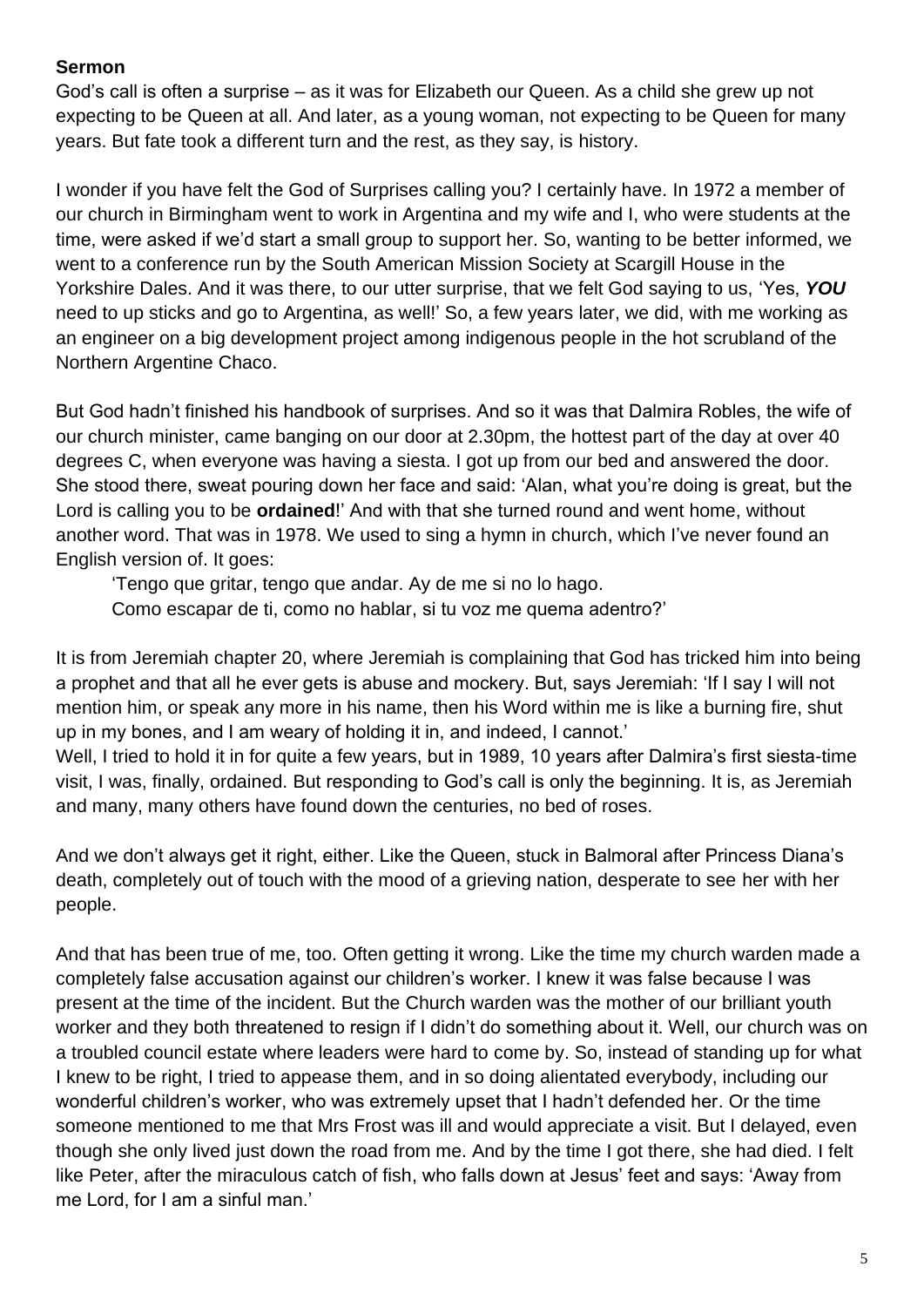Luckily though, God has no write-offs among the motley crew he has called to follow him. Peter fails again and again. Jesus even has to say to his face: 'Get behind me Satan.' And then, in the hour of Jesus' greatest need, Peter not only runs away, but on three occassions swears with an oath that he's never even met Jesus. Surely that's it now? Surely Jesus will dispense with him and choose someone else? But no, Jesus forgives him, reinstates him, calls him again to tend his lambs and feed his sheep. There are no write-offs in God's economy.

I have been very impressed, in the past few years, hearing the story of Timpsons, the people who cut keys and repair shoes. They have a policy of recruiting ex-prisoners. They work with people before they are released and then take them on in their shops. And part of their policy is that, in the first week they are employed, they are sent to the bank with the cash, as a sign that they are trusted. It is an amazing example of giving people a second chance.

And that is what God does with us. He gives us another chance after we've blown it. And not just one other chance, but chance after chance. Whenever we fess-up, honestly accept what we've done wrong and seek forgiveness, he takes us back – again and again. I wish certain politicains would fess up and honestly accept what they've done wrong – but that is another story.

God's call is not just for Christmas, as the RSPCA advert says. It is for life. Even when we've chewed the slippers, scratched the paint on the door and pooped on the carpet – or whatever else we've done. And it doesn't have a retirement age. One of the things I find deeply challenging about the Queen is that she is still determined to serve the country – even though she is 95. **Ninety five!** Astonishing. I have to keep reminding myself: 'God has not finished with you yet Alan. His call doesn't stop when you get to 65 or even 70. It's for life.'

Peter says to Jesus: 'I'm done. I'm no good to you. Away from me Lord, for I'm a sinful man.' But Jesus says to Peter: 'Feed my lambs. Tend my sheep. Feed my sheep. Follow me.' And that is just as true for **us** too. For **all** of us. For God's call is not confined to the clergy, or the stewards. It is for absolutely everyone. God's call is not fluffy or fur-lined. It is hard, costly, challenging and full of pitfalls. We will fail at it, again and again. But if we own-up, admit our faults, face our failures, honestly, openly, he will take us on again, and again, and again, and again, right into old age. Like HM the Queen.

Being called is for life. And God will be with us every step of the way. It will be tough. We will fall and we will fail. And **He** will pick us up, and dust us off, and set us back on the right path. And it will be a great, amazing blessing: for you, for your family, for your community, for the world. And it will prove to be the very best choice you ever made. So let us offer ourselves to God again as we quietly sing.

**Hymn** Take O take me as I am STF 781 Take O take me as I am Summon out what I shall be Set your seal upon my heart and live in me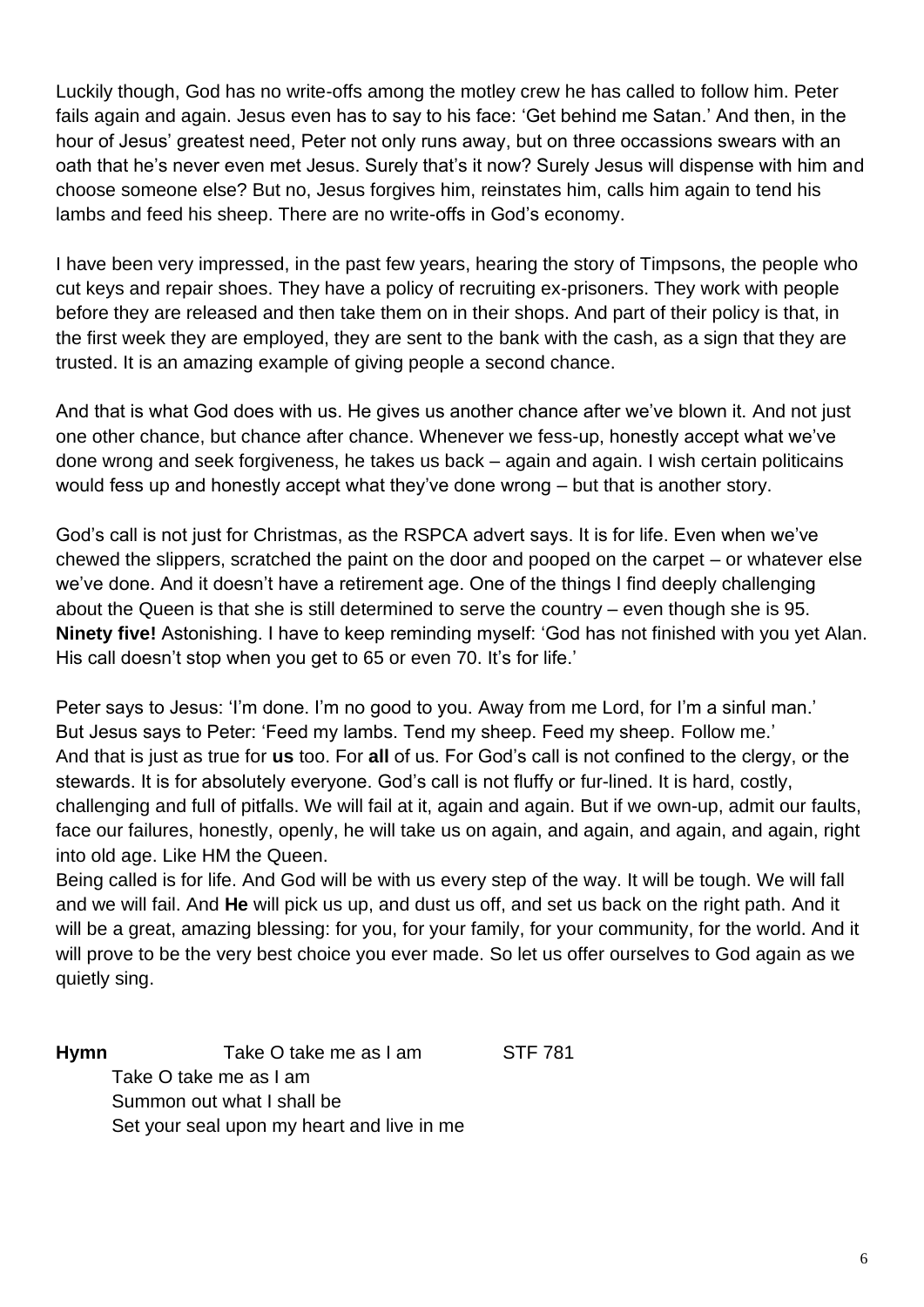**Prayers** Let us now take some time to turn our thoughts into prayer. After each section, and before the response, you may care to think about people and situations on your own heart. Let us pray.

We give thanks today for Elizabeth our Queen. Thank you for her steadfastness, her commitment, her strong sense of duty, her sheer hard work over so very many years. We pray for her in her old age, now without her life partner, for your grace, strength and wisdom. We pray for those who will one day succeed her, especially praying for Charles and William. May they too have that deep sense that they are called by you, O Lord, to be an example of service, dedication and integrity; a light for our nation.

Lord in your Mercy **Hear our prayer**

We pray for the leaders of the nations in the light of the grave crises which face us. Ukraine. Afghanistan. Myanmar. Taiwan. Covid. Global warming. Poverty and inequality. The plight of minoriites and of women. Raise up, we pray, women and men of integrity and honour; able people; people committed to justice and to peace. And forgive us, as a nation, that our politics has descended so low.

Lord in your Mercy **Hear our prayer**

We pray for your church and for ourselves, as we consider what your call on our lives means for us in practice. We hold ourselves and our leaders before you, with our many failures to follow in your footsteps, both together and as individuals. Forgive us Lord.

Thank you that there are no write-offs in your kingdom. You always pick us up, dust us off and trust us to start afresh.

Lord in your Mercy **Hear our prayer**

Let us now hold in our hearts before God those we know who are struggling to follow your call, or no longer want to. And those who are simply struggling with life in many other ways. Let us pray for them now.

Have mercy, O God, on all who cannot see the light, who have lost hope, who cannot set one foot in front of another. Give them courage and patience and help them to know that you are with them and will never leave them, whatever befall.

Lord in your Mercy **Hear our prayer**

### **Amen**

**Lord's Prayer**

Finally, let's join together in the words Jesus taught us, saying:

**Our Father in heaven, hallowed be your name, your kingdom come, your will be done, on earth as in heaven. Give us today our daily bread. Forgive us our sins, as we forgive those who sin against us. Save us from the time of trial, and deliver us from evil. For the kingdom, the power, and the glory are yours now and forever. Amen.**